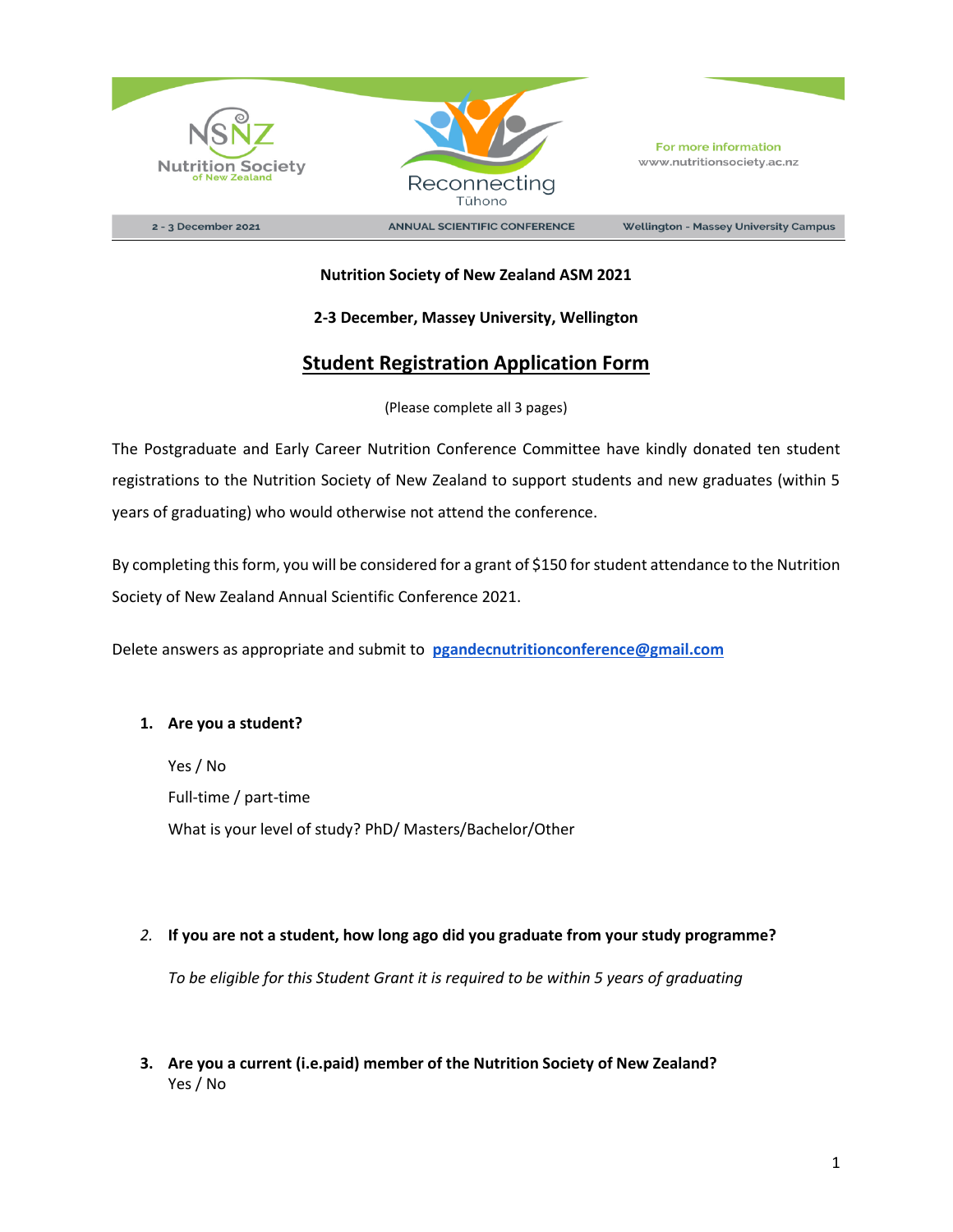

**Please submit 100-200 words describing why you should be considered for a Student Grant from the** 

**PG&EC Conference Committee.**